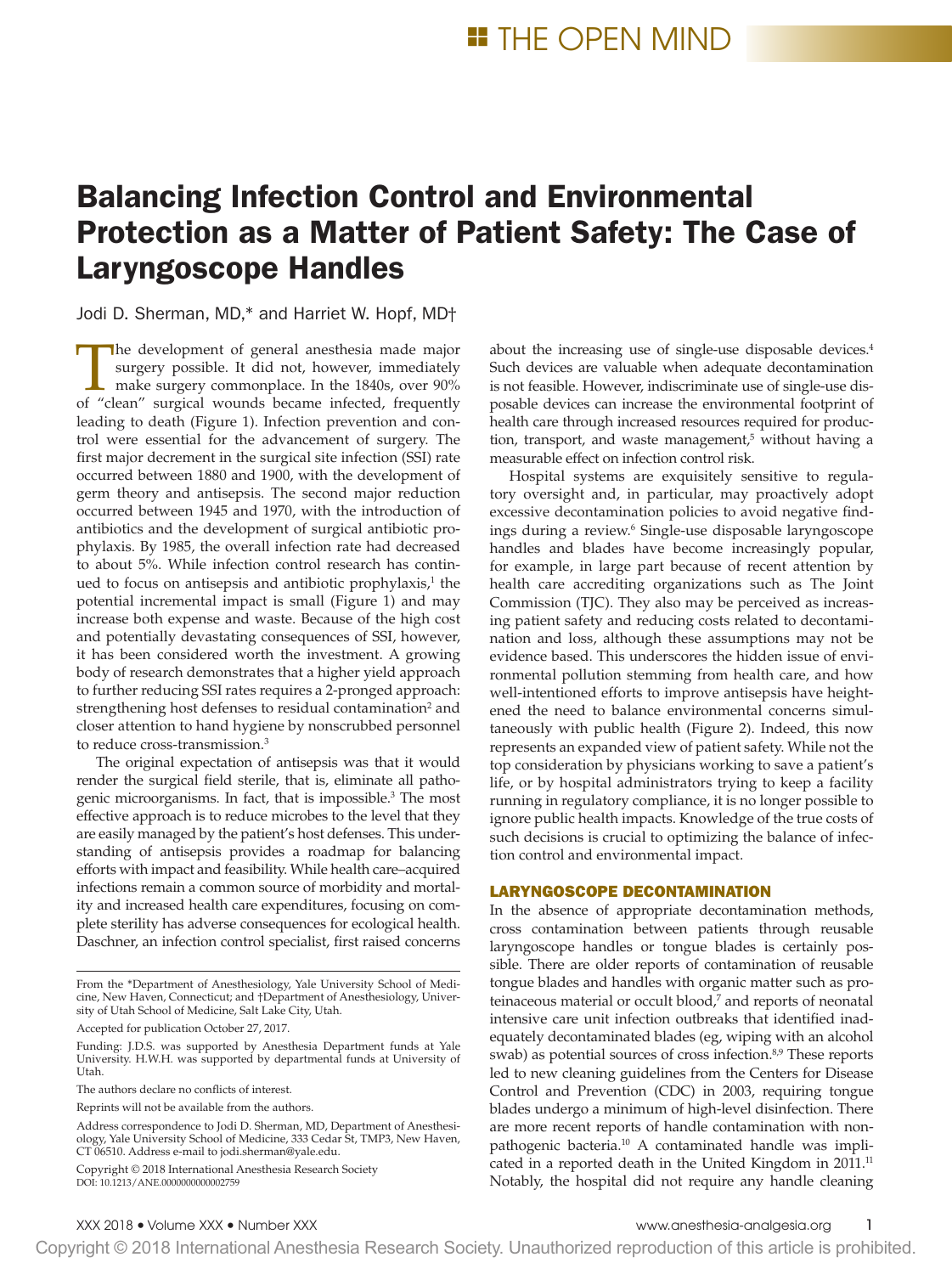

Figure 1. Surgical site infection progress. The first major decrease in infection rate followed antiseptic practices, while the second major decrease followed the introduction of antibiotics. The current rate is <5%, asymptotically approaching zero. Improvements using existing methods achieve proportionally small gains. Used with permission from Alexander.<sup>1</sup>

Figure 2. Inventory turnover effects on infection risk and indirect disease burden. This conceptual graph depicts the diminishing returns on infection risk reduction through overcleaning reusable and/or overreliance on single-use disposable devices. At the same time, excessive inventory turnover increases the risk of indirect disease burden.

between uses in that case. More recently, Call et  $al<sup>12</sup>$  examined contamination levels after low-level disinfection of the handle. While they found a high incidence of nonpathogenic bacterial contamination, no Vancomycin-resistent enteroccoci, Methicillin-resistent Staph-aureus, Gram-negative rods, or viruses were detected. In other words, proper low-level disinfection of handles can be achieved in routine use. In a review of cross-infection risk from laryngoscope handles and blades, Negri et al<sup>13</sup> noted that causal relationship between contamination and infection transmission is difficult to establish and, given the overall low quality of studies in the area (largely case reports), it is impossible to quantify risk. Laryngoscope handles treated with low-level disinfection, or tongue blades treated with high-level disinfection, do not

appear to be notable contributors to infection transmission in the United States, and thus the merits of higher treatment or single-use disposables need to be weighed against increased costs and pollution-related public health damages.

# LARYNGOSCOPE INFECTION RISK CLASSIFICATION CONFUSION

Sterilization is neither feasible nor necessary for all medical devices. A rational basis for cleaning reusable devices based on infection risk was first established by Spaulding in 1968.14 The system defines 3 levels of decontamination, based on site of use. Critical devices, such as intraabdominal surgical equipment, contact normally sterile tissues and must be sterile at the time of use. Sterilization destroys or eliminates most forms of

# 2 www.anesthesia-analgesia.org ANESTHESIA & ANALGESIA

Copyright © 2018 International Anesthesia Research Society. Unauthorized reproduction of this article is prohibited.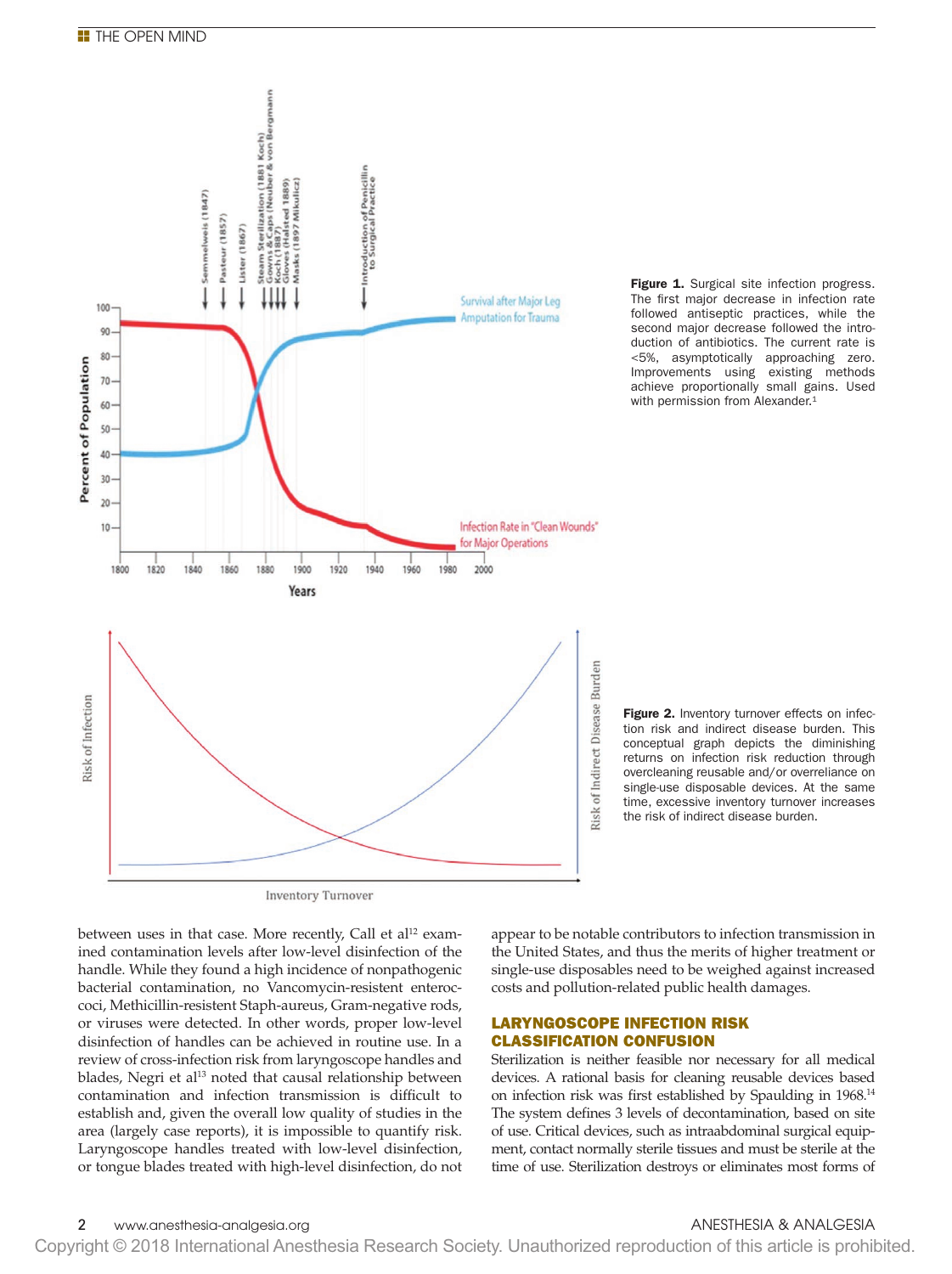microbial life, excluding prions. Semicritical devices, such as tongue blades, contact mucous membranes or nonintact skin and require high-level disinfection. High-level disinfection kills most microorganisms, except certain spores. Noncritical devices, such as blood pressure cuffs, touch intact skin and require intermediate or low-level disinfection. Low-level disinfection kills most vegetative bacteria, some fungi, and some viruses. Several methods of cleaning for each Spaulding class exist and are well described by the CDC.15 The CDC regulates how medical equipment is classified, and oversight bodies are tasked with enforcing decontamination compliance. Professional societies, such as the American Society of Anesthesiologists (ASA), provide practice guidelines for their members.

Laryngoscope tongue blades are uniformly categorized by the CDC, TJC, and professional guidelines as semicritical in the United States,<sup>15-19</sup> and thus must undergo a minimum of high-level disinfection after each use. Historically, handles have been considered as noncritical, suitable for low-level disinfection by anesthesia staff in the operating room using chemical wet-wipes, except in extraordinary circumstances, such as management of patients with Creuzfeld-Jacob disease or Ebola virus infection. There is lack of consensus on handle classification in the United States, however, and recent attention by TJC has brought this issue to light.

Guidelines of both the American Association of Nurse Anesthetists<sup>19</sup> and the Association of Operating Room Nurses<sup>18</sup> classify the handle as noncritical. ASA guidelines<sup>17</sup> do not distinguish between the handle and blade, but define the laryngoscope as semicritical, thus suggesting that handles require at least high-level decontamination. The CDC15 and TJC20 make no clear determination on the handle classification, and instead defer to manufacturer Instructions For Use. Instructions for Use describe how equipment should be used, and provide instructions for various CDCapproved cleaning options, but do not (or rather should not) specify risk classification.<sup>21</sup> This lack of clarity, sometimes resulting in negative findings by oversight bodies, has led some institutions to choose between either shifting laryngoscope handle decontamination to the Central Sterilization and Supply department for higher level decontamination or adopting single-use disposable handles. Such decisions may be made without adequate consideration of cost or pollution impacts.

# LARYNGOSCOPE POLLUTION AND COSTS

In this issue in "Life cycle assessment and costing methods for device procurement: comparing reusable and singleuse disposable laryngoscopes,"5 Sherman, Raibley, and Eckelman evaluated environmental emissions and total cost of ownership for alternative management options. They demonstrated that single-use disposable rigid laryngoscope handles and blades result in 16–25 and 6–8 times more greenhouse gas (GHG) emissions, respectively, when compared to alternative reusable cleaning scenarios using average US energy mix. For reusable reprocessing options, GHG emissions were least with high-level disinfection, and most with sterilization. Surprisingly, low-level disinfection resulted in slightly higher GHG emissions than high-level disinfection, though significantly less than sterilization. However, for secondary emissions end points, the chemical

wipes rivaled sterilization in several pollutant categories and dramatically exceeded it in ozone-depleting emissions, which are particularly important as they contribute to respiratory disease. This supports the importance of avoiding both routine overcleaning (ie, sterilization) and excessive use of disinfectant wipes.

When making procurement and management decisions, facilities must balance environmental and facility costs. The authors found that rigid laryngoscope total cost of ownership for Yale-New Haven Hospital is 5–18 and 2–7 times cheaper with reusable handles and blades, respectively, than with single-use disposables. Within reusable cleaning options, the cheapest method of reprocessing the handle is with low-level disinfection, and for the tongue blade high-level disinfection (as low level is not acceptable).5 While costs will vary between institutions, the break-even points suggest that some fiscal opportunities may be generalizable and the costing methods can be tested locally.

The environmental considerations are particularly critical in the context of the US health sector which is one of the largest polluting industries. If the US health sector were a nation itself, it would have ranked 13th in the world for GHG emissions in 2013. GHG and non-GHG emissions, combined, resulted in loss of over 614,000 disabilityadjusted life years in public health damages from the health sector that year. This is on the same order of magnitude as damages due to preventable medical errors, and thus pollution prevention in health care is a growing patient safety concern and worthy of our attention.22,23 Proper classification and management of laryngoscope handle decontamination, just one example, provides an opportunity for cost and pollution minimization without reducing quality of care. Avoidance of both overcleaning and overreliance on disposable equipment could improve the value and quality of care in the broader context of sustainability.

### THE PROBLEM WITH INSTRUCTIONS FOR USE

Regardless of cost and pollution assessment, facilities are beholden to oversight body enforcement of CDC regulations. In the case of laryngoscope handles, the CDC defers to manufacturer recommendations, in the Instructions for Use. This deference invites arbitrary designation of higher risk classification by manufacturers due to their incentive to sell more devices. Newly designating handles as semicritical or critical may challenge facilities to simplify their costbenefit analysis or management alternatives, driving the switch to single-use disposables. Relying on manufacturer recommendations is not in the best interest of public health or health care facilities.

Instructions for Use were never intended to determine infection risk classification, nor should they.<sup>21</sup> Manufacturers should provide cleaning specifications in line with the Spaulding system and CDC regulations. The CDC should base regulations on national professional guidelines, while accrediting organizations assess institution compliance. Risk stratification should be the responsibility of epidemiologists and infection control experts, who develop professional guidelines. Unfortunately, the lack of national professional consensus leaves the CDC deferring to manufacturer Instructions for Use.

Copyright © 2018 International Anesthesia Research Society. Unauthorized reproduction of this article is prohibited.